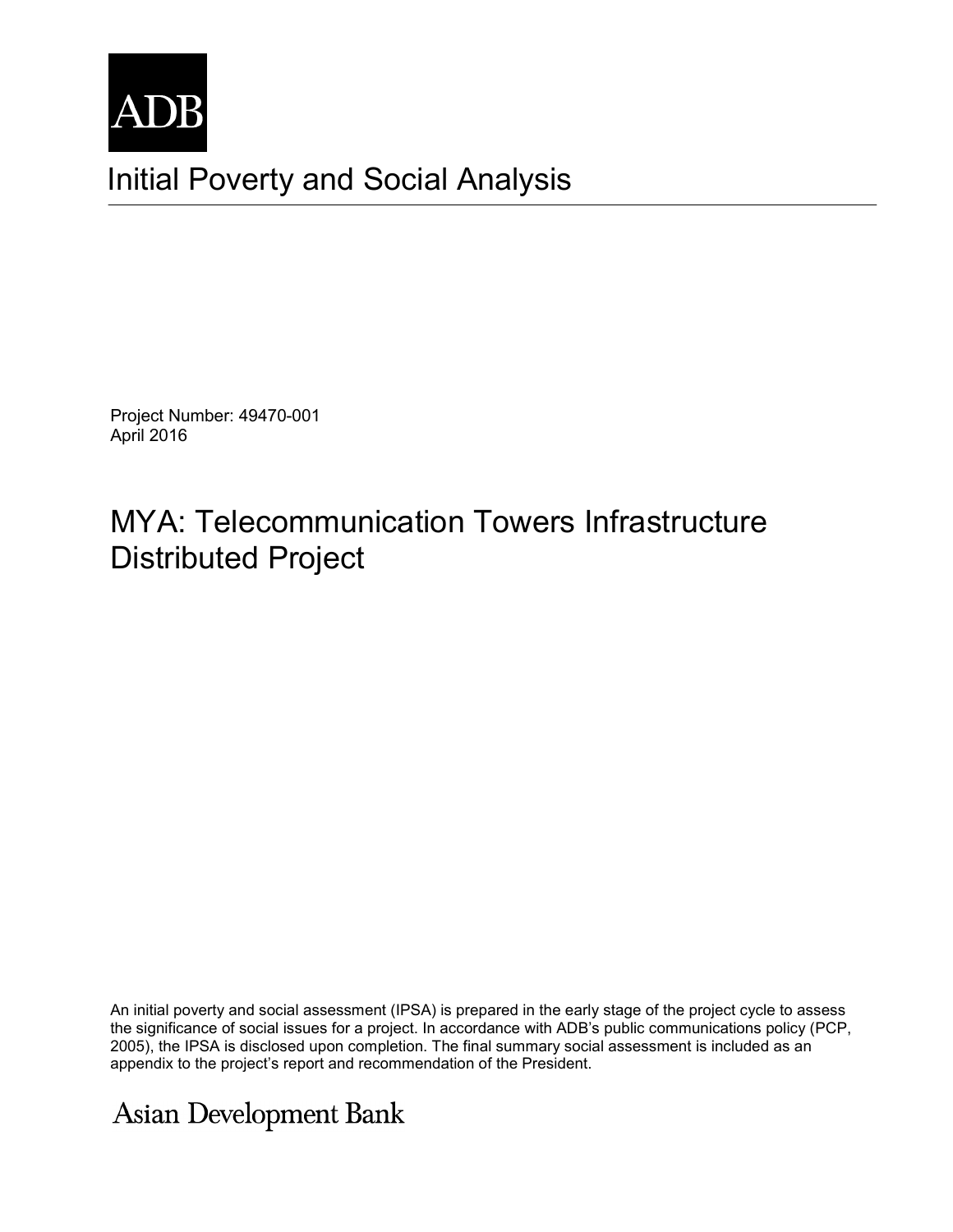## **INITIAL POVERTY AND SOCIAL ANALYSIS**

| Country:                                                                                                                                                                                                                                                                                                                                                                                                                                                                                                                                                                                                                                                                                                                                                                                                                                                                                                                                                                                                                                                                                                                                                                               | Myanmar                                                                                                                                                                                               | Project Title:                | Telecommunication Towers Infrastructure<br>Project                                                                                                                                                                                       |  |
|----------------------------------------------------------------------------------------------------------------------------------------------------------------------------------------------------------------------------------------------------------------------------------------------------------------------------------------------------------------------------------------------------------------------------------------------------------------------------------------------------------------------------------------------------------------------------------------------------------------------------------------------------------------------------------------------------------------------------------------------------------------------------------------------------------------------------------------------------------------------------------------------------------------------------------------------------------------------------------------------------------------------------------------------------------------------------------------------------------------------------------------------------------------------------------------|-------------------------------------------------------------------------------------------------------------------------------------------------------------------------------------------------------|-------------------------------|------------------------------------------------------------------------------------------------------------------------------------------------------------------------------------------------------------------------------------------|--|
| Lending/Financing<br>Modality:                                                                                                                                                                                                                                                                                                                                                                                                                                                                                                                                                                                                                                                                                                                                                                                                                                                                                                                                                                                                                                                                                                                                                         | General Corporate Finance                                                                                                                                                                             | Department/<br>Division:      | Private Sector Operations Department /<br>Infrastructure Finance Division 2                                                                                                                                                              |  |
|                                                                                                                                                                                                                                                                                                                                                                                                                                                                                                                                                                                                                                                                                                                                                                                                                                                                                                                                                                                                                                                                                                                                                                                        | <b>POVERTY IMPACT AND SOCIAL DIMENSIONS</b><br>L.                                                                                                                                                     |                               |                                                                                                                                                                                                                                          |  |
|                                                                                                                                                                                                                                                                                                                                                                                                                                                                                                                                                                                                                                                                                                                                                                                                                                                                                                                                                                                                                                                                                                                                                                                        | A. Links to the National Poverty Reduction Strategy and Country Partnership Strategy                                                                                                                  |                               |                                                                                                                                                                                                                                          |  |
| The project is consistent with the objectives of the National Development Plan (NDP) focusing on inclusive growth<br>and balanced growth among regions and states. The assistance is aligned with the Interim CPS for Myanmar (2012-<br>2014) as the project addresses the critical shortage of connectivity, promotes access to markets and basic social<br>services, improves rural infrastructure to boost productivity and incomes, lowers transaction costs, enhances<br>opportunities for domestic and cross-border trade and investment, and improves access to reliable and sustainable<br>utility services. The project is also aligned with ADB's long-term strategic framework 2008-2020 (Strategy 2020),<br>which identifies infrastructure as one of the five core areas to improve and maximize development impact. Under<br>Strategy 2020, ADB's infrastructure operations also emphasize private sector engagement, investment in<br>communication connectivity, and inclusive growth especially for rural areas.                                                                                                                                                      |                                                                                                                                                                                                       |                               |                                                                                                                                                                                                                                          |  |
| <b>Targeting Classification</b><br>В.                                                                                                                                                                                                                                                                                                                                                                                                                                                                                                                                                                                                                                                                                                                                                                                                                                                                                                                                                                                                                                                                                                                                                  |                                                                                                                                                                                                       |                               |                                                                                                                                                                                                                                          |  |
| ⊠General Intervention Individual or Household (TI-H) IGeographic (TI-G) INon-Income MDGs (TI-M1, M2, etc.)                                                                                                                                                                                                                                                                                                                                                                                                                                                                                                                                                                                                                                                                                                                                                                                                                                                                                                                                                                                                                                                                             |                                                                                                                                                                                                       |                               |                                                                                                                                                                                                                                          |  |
| The project will help fund IGT for its rollout of 2000 telecom towers nationwide, that are critical for existing mobile<br>network operators (MNOs) to provide a full range of quality mobile and data services in Myanmar that is affordable<br>and benefiting Myanmar population as a whole.                                                                                                                                                                                                                                                                                                                                                                                                                                                                                                                                                                                                                                                                                                                                                                                                                                                                                         |                                                                                                                                                                                                       |                               |                                                                                                                                                                                                                                          |  |
| C. Poverty and Social Analysis                                                                                                                                                                                                                                                                                                                                                                                                                                                                                                                                                                                                                                                                                                                                                                                                                                                                                                                                                                                                                                                                                                                                                         |                                                                                                                                                                                                       |                               |                                                                                                                                                                                                                                          |  |
| 1. Key issues and potential beneficiaries.<br>While Myanmar's mobile penetration rate increased to 56% in 2015 from 11% in 2013, telecommunications and<br>internet access in the rural and remote communities are very limited, due to which majority of people face high costs,<br>poor service or a complete lack of access affecting poor people the most. A dependable and affordable nationwide<br>mobile network can significantly improve access of people in remote areas to market information and other<br>opportunities. The project aims to achieve over 90% population reach by 2019 making telecom services available to<br>the public in both rural and urban areas. The project will benefit the Myanmar population as a whole by increasing the<br>availability, affordability and quality of telecommunication services throughout the country which will lead to greater<br>sustainable socioeconomic growth and poverty reduction. The project will also help address the telecom gender gap<br>in Myanmar through education, promotion, and employment to increase greater access to mobile and internet<br>services for women, especially those in rural areas. |                                                                                                                                                                                                       |                               |                                                                                                                                                                                                                                          |  |
|                                                                                                                                                                                                                                                                                                                                                                                                                                                                                                                                                                                                                                                                                                                                                                                                                                                                                                                                                                                                                                                                                                                                                                                        | 2. Impact channels and expected systemic changes.                                                                                                                                                     |                               |                                                                                                                                                                                                                                          |  |
|                                                                                                                                                                                                                                                                                                                                                                                                                                                                                                                                                                                                                                                                                                                                                                                                                                                                                                                                                                                                                                                                                                                                                                                        | stages) and help improve incomes of people in surrounding areas.                                                                                                                                      |                               | In addition to the socio-economic benefits resulting from a quality and affordable telecommunication services across<br>the country, the project will contribute to employment generation both direct (during construction and operation |  |
|                                                                                                                                                                                                                                                                                                                                                                                                                                                                                                                                                                                                                                                                                                                                                                                                                                                                                                                                                                                                                                                                                                                                                                                        | 3. Focus of (and resources allocated in) the PPTA or due diligence.                                                                                                                                   |                               |                                                                                                                                                                                                                                          |  |
|                                                                                                                                                                                                                                                                                                                                                                                                                                                                                                                                                                                                                                                                                                                                                                                                                                                                                                                                                                                                                                                                                                                                                                                        | During due diligence, the ADB Team will closely work with the client and discuss how its activities can be integrated<br>to ensure that the rural communities and women can benefit from the project. |                               |                                                                                                                                                                                                                                          |  |
|                                                                                                                                                                                                                                                                                                                                                                                                                                                                                                                                                                                                                                                                                                                                                                                                                                                                                                                                                                                                                                                                                                                                                                                        | 4. Specific analysis for policy-based lending. Not applicable.                                                                                                                                        |                               |                                                                                                                                                                                                                                          |  |
|                                                                                                                                                                                                                                                                                                                                                                                                                                                                                                                                                                                                                                                                                                                                                                                                                                                                                                                                                                                                                                                                                                                                                                                        | Ш.                                                                                                                                                                                                    | <b>GENDER AND DEVELOPMENT</b> |                                                                                                                                                                                                                                          |  |
|                                                                                                                                                                                                                                                                                                                                                                                                                                                                                                                                                                                                                                                                                                                                                                                                                                                                                                                                                                                                                                                                                                                                                                                        |                                                                                                                                                                                                       |                               | 1. What are the key gender issues in the sector/subsector that are likely to be relevant to this project or program?                                                                                                                     |  |
| The low awareness of the mobile Internet and a lack of local content are issues that affect the entirety of the<br>Myanmar population. A digital gender gap also exists in terms of basic access and usage of mobile phone and<br>internet services. This disparity denies women from the significant benefits and opportunities.                                                                                                                                                                                                                                                                                                                                                                                                                                                                                                                                                                                                                                                                                                                                                                                                                                                      |                                                                                                                                                                                                       |                               |                                                                                                                                                                                                                                          |  |
| 2. Does the proposed project or program have the potential to make a contribution to the promotion of gender equity<br>and/or empowerment of women by providing women's access to and use of opportunities, services, resources,<br>assets, and participation in decision making?<br>Yes<br>$\boxtimes$ No Please explain.                                                                                                                                                                                                                                                                                                                                                                                                                                                                                                                                                                                                                                                                                                                                                                                                                                                             |                                                                                                                                                                                                       |                               |                                                                                                                                                                                                                                          |  |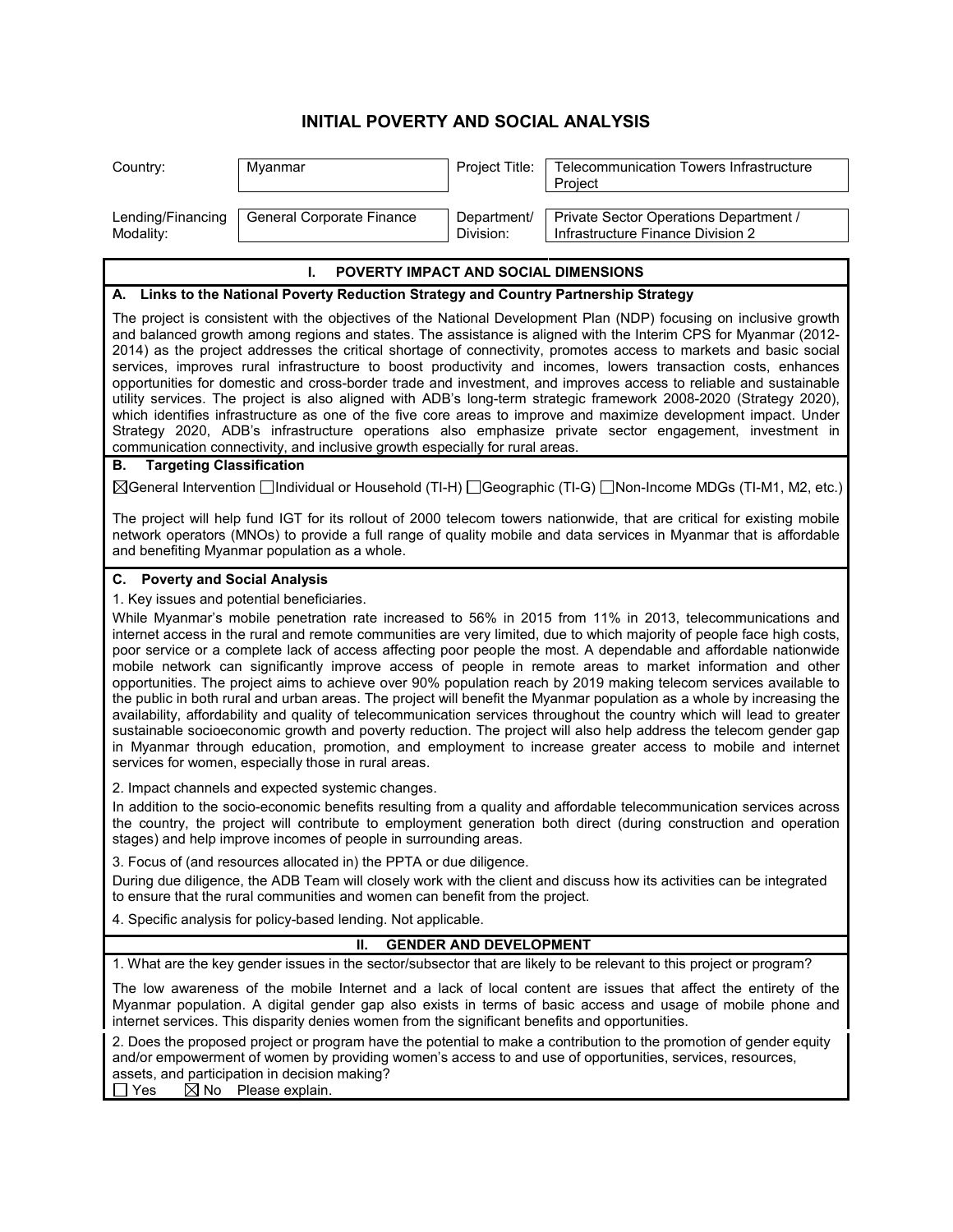| While IGT as a tower infrastructure company is not in a position to directly contribute to the gender issues related to<br>connectivity in the country, the infrastructure created in the project will and enable the mobile operators to bridge the<br>gender gap in the sector and contribute to gender benefits in various sectors including health, agriculture, banking<br>amongst others.                                                                                                                                                                                                       |  |  |  |
|-------------------------------------------------------------------------------------------------------------------------------------------------------------------------------------------------------------------------------------------------------------------------------------------------------------------------------------------------------------------------------------------------------------------------------------------------------------------------------------------------------------------------------------------------------------------------------------------------------|--|--|--|
| 3. Could the proposed project have an adverse impact on women and/or girls or widen gender inequality?<br>$\boxtimes$ No Please explain<br>Π Yes                                                                                                                                                                                                                                                                                                                                                                                                                                                      |  |  |  |
| 4. Indicate the intended gender mainstreaming category:<br>GEN (gender equity theme)<br>$\Box$ EGM (effective gender mainstreaming)<br>$\boxtimes$ NGE (no gender elements)<br>SGE (some gender elements)                                                                                                                                                                                                                                                                                                                                                                                             |  |  |  |
|                                                                                                                                                                                                                                                                                                                                                                                                                                                                                                                                                                                                       |  |  |  |
| <b>PARTICIPATION AND EMPOWERMENT</b><br>III.                                                                                                                                                                                                                                                                                                                                                                                                                                                                                                                                                          |  |  |  |
| 1. Who are the main stakeholders of the project, including beneficiaries and negatively affected people?<br>Major stakeholders of the project include the Myanmar population who will benefit from the improved<br>telecommunications infrastructure, the concerned government agencies and the potential telecom service providers.                                                                                                                                                                                                                                                                  |  |  |  |
| 2. How can the project contribute (in a systemic way) to engaging and empowering stakeholders and beneficiaries,<br>particularly, the poor, vulnerable and excluded groups? What issues in the project design require participation of the<br>poor and excluded?                                                                                                                                                                                                                                                                                                                                      |  |  |  |
| The project will require the borrower to establish procedures for engagement of stakeholders and affected<br>communities, and require all its service providers to comply with the procedures, to ensure consent of the landowners<br>whose lands are utilized for siting the project facilities as well as the surrounding communities. The stakeholder<br>engagement procedure proposed to be established will ensure that all stakeholders are informed, their views are<br>considered and consent has been secured in instances where land will be leased for construction of project facilities. |  |  |  |
| 3. What are the key, active, and relevant civil society organizations in the project area? What is the level of civil<br>society organization participation in the project design?<br>L $\boxtimes$ Information generation and sharing L $\boxtimes$ Consultation<br><b>Collaboration</b><br>$\Box$ Partnership                                                                                                                                                                                                                                                                                       |  |  |  |
| 4. Are there issues during project design for which participation of the poor and excluded is important? What are they<br>and how shall they be addressed? $\Box$ Yes<br>$\boxtimes$ No                                                                                                                                                                                                                                                                                                                                                                                                               |  |  |  |
| IV.<br><b>SOCIAL SAFEGUARDS</b>                                                                                                                                                                                                                                                                                                                                                                                                                                                                                                                                                                       |  |  |  |
| A. Involuntary Resettlement Category $\Box A$ $\Box B$ $\Box C$ $\Box F$                                                                                                                                                                                                                                                                                                                                                                                                                                                                                                                              |  |  |  |
| 1. Does the project have the potential to involve involuntary land acquisition resulting in physical and economic<br>displacement? $\Box$ Yes<br>$\boxtimes$ No                                                                                                                                                                                                                                                                                                                                                                                                                                       |  |  |  |
| The project will involve construction of 2000 telecom towers, which will be located either on leased private lands or<br>within government lands that are leased to the borrower on a commercial basis, through negotiations. No involuntary<br>resettlement impacts are expected.                                                                                                                                                                                                                                                                                                                    |  |  |  |
| 2. What action plan is required to address involuntary resettlement as part of the PPTA or due diligence process?<br>$\Box$ Resettlement plan<br>$\Box$ Resettlement framework<br>$\Box$ Social impact matrix<br>$\boxtimes$ Environmental and social management system arrangement<br>None                                                                                                                                                                                                                                                                                                           |  |  |  |
| <b>B. Indigenous Peoples Category</b> □ A □ B ⊠ C □ FI                                                                                                                                                                                                                                                                                                                                                                                                                                                                                                                                                |  |  |  |
| 1. Does the proposed project have the potential to directly or indirectly affect the dignity, human rights, livelihood<br>$\Box$ Yes<br>systems, or culture of indigenous peoples?<br>$\boxtimes$ No<br>2. Does it affect the territories or natural and cultural resources indigenous peoples own, use, occupy, or claim, as<br>their ancestral domain? $\Box$ Yes<br>⊠ No                                                                                                                                                                                                                           |  |  |  |
| Since the towers are expected to be in the various regions across the country, there would be requirement of building<br>towers in areas occupied by the indigenous peoples. All telecom towers to be developed by IGT will be on leased<br>lands, and will not involve acquisition of land owned or occupied by Indigenous Peoples (IPs). No impacts on<br>Indigenous Peoples are envisaged.                                                                                                                                                                                                         |  |  |  |
| 3. Will the project require broad community support of affected indigenous communities? $\square$ Yes $\boxtimes$ No                                                                                                                                                                                                                                                                                                                                                                                                                                                                                  |  |  |  |
| 4. What action plan is required to address risks to indigenous peoples as part of the PPTA or due diligence process?<br>$\Box$ Indigenous peoples planning framework $\Box$ Social Impact matrix<br>Indigenous peoples plan<br>Environmental and social management system arrangement<br>$\boxtimes$ None                                                                                                                                                                                                                                                                                             |  |  |  |